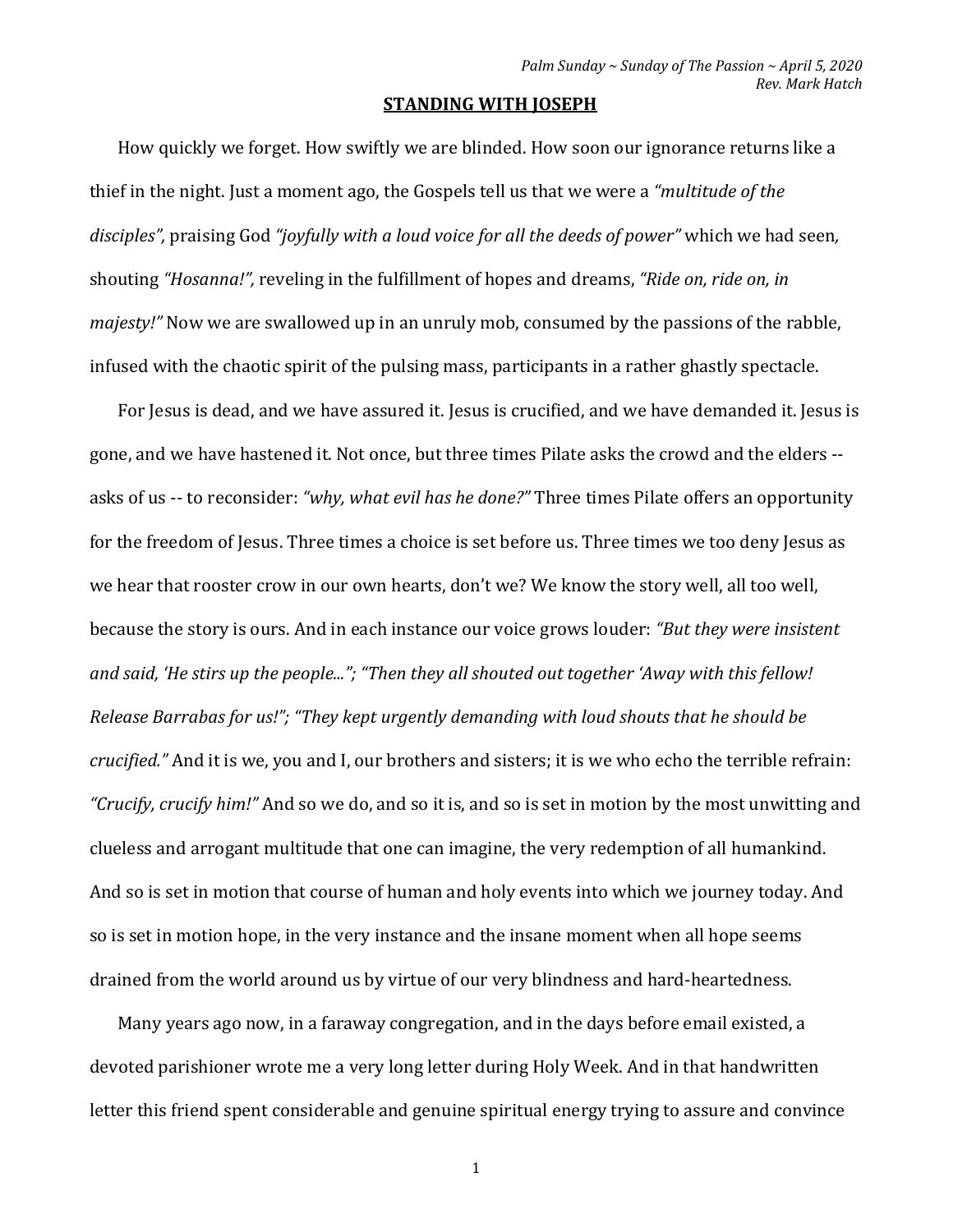me that he alone, if no one else, for sure, would **not** have been part of that multitude; that he alone, for sure, would **never** have shouted for the crucifixion of Jesus. That he alone, would indeed, have stood alone. He meant to affirm his present faith and deep belief by somehow rewriting his role in the unruly script, by somehow reshaping history to his own personal ends, suggesting both boldly and wistfully that he was certain he would have stepped forward, in that awful hour, to accept Pilate's offer for the release of Jesus. His was a deep and heartfelt and poignant spiritual struggle that I have obviously never forgotten.

But when I met with him soon after Easter that same year, I gently urged him to reread the Gospel accounts, and to prayerfully reconsider all of our various complicities and uncertainties among those events that we now call The Passion. He faithfully did so, with deep and authentic engagement, and, soon enough, he wrote me another one of his very long letters (I got a lot of them that year….). But this time the enormity of our human imperfections, the depth of our human ambiguity and pain and searching and wondering, had struck him. This time the tension and the conflict and the anxiety and the apprehension within the human heart had been made all too real. And this time he saw and felt that, indeed, it was almost essential to be a part of that mob so as to truly understand the precious value of salvation and the promise that somehow emerged from those awful days. He had reexamined his mind and his heart, he had reopened himself yet again to the mysterious workings of the Holy Spirit, and he had experienced a genuine personal transformation of the kind we often long for and pray about.

Now, he wrote, he felt much closer to Joseph of Arimathea than to some enlightened hero amongst the crowd. For my searching friend, it was only in the aftermath, only when the crowds were *"beating their breasts"* and heading home after the *"spectacle",* only from that sad and poignant distance alongside the women on a hillside, only on that *"green hill far away",* only here and then that the true understanding of Jesus the Christ -- Jesus the Messiah -- began to take

2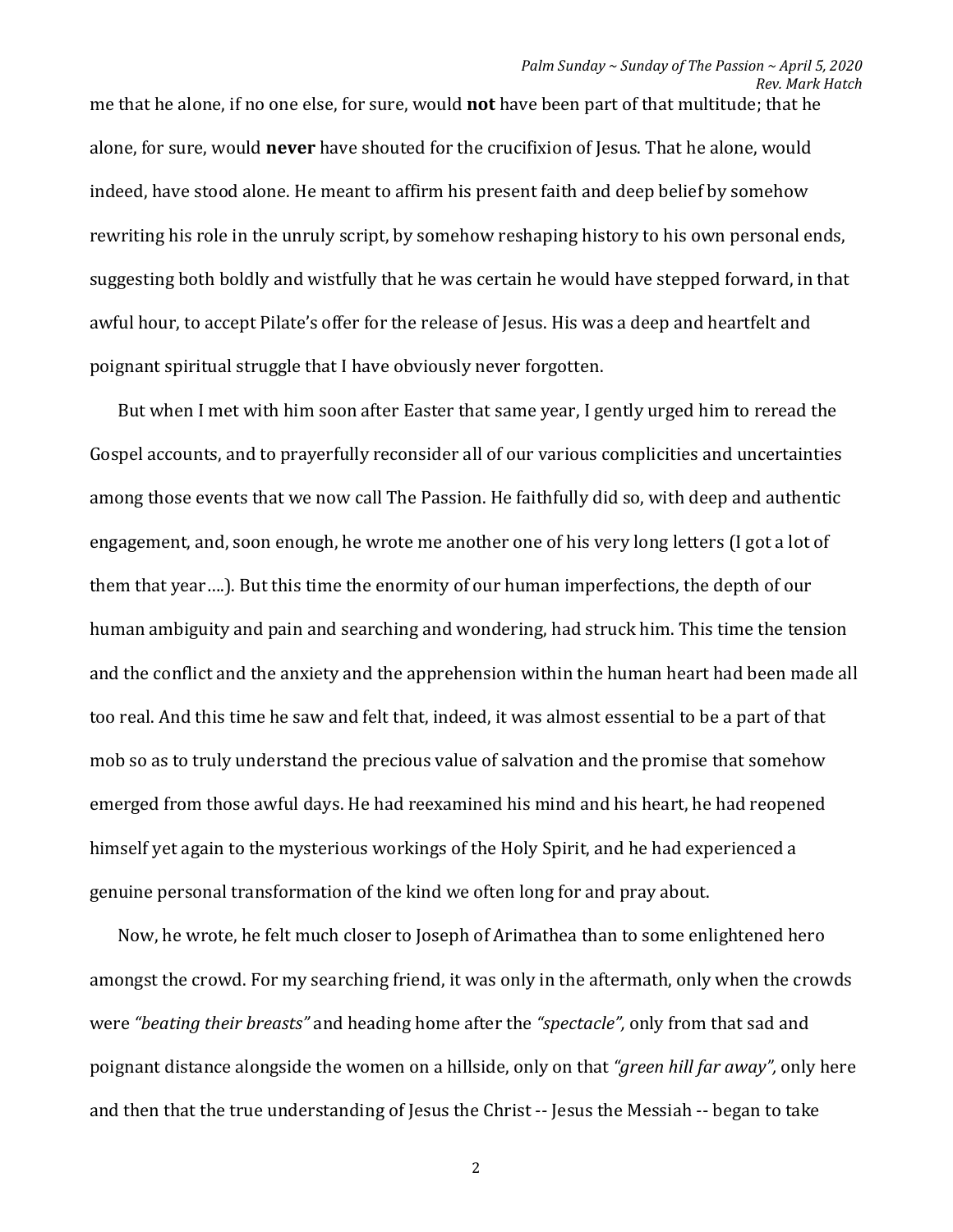shape. He felt that whatever his inadequacies and his longings, he could imagine himself caring for the body and tending to the burial all the same, offering some dignity and closure amid the madness and the dust. Some waiting and some watching. My friend had found his place.

The old Gospel hymn asks us, as it always does, *"were you there when they crucified my Lord?"* And indeed we were, and our voices are hoarse and they are dry from hastening the moment. The question we must now ask, in the aftermath of this terrible instance, is the same question my friend once asked of me, in a way: *"are you still there now, like Joseph and the women, prepared to step forward in the aftermath, prepared to do something, whatever that 'something' may be?"* Are you prepared to continue this lonely pilgrim journey, now that the crowd has dispersed and life is apparently finished? Are you prepared to *"wait expectantly for the Kingdom of God",* without a clue as to when it might appear or what it might actually look like, and to follow through the uncertain days and months and years and maybe even generations which might very well lie ahead? For if a dying criminal or a Roman centurion can see with all his heart that Jesus is the Messiah, and if a dying criminal or a Roman soldier can imagine that a glorious Kingdom might now rise out of the ashes of death, and if a crucified thief can receive assurance of a place in Paradise alongside this Savior, how can we not do the same?

And so I urge you, as we prepare to walk on the most complex, sacred, and potentially lifealtering passage of our earthly lives, give yourselves over. Give it all up except for the hope of God. Repent and return to the Lord, in whatever way you might understand or feel that. Remember that you and I really are dust, and it really is to dust that we shall return. Remember that you and I helped put Jesus up onto that cross. But also remember that in time, in our own ways, with our own gifts and with our own talents and with our own compassions and with our own dreams, each of us will also help to take him down.

3